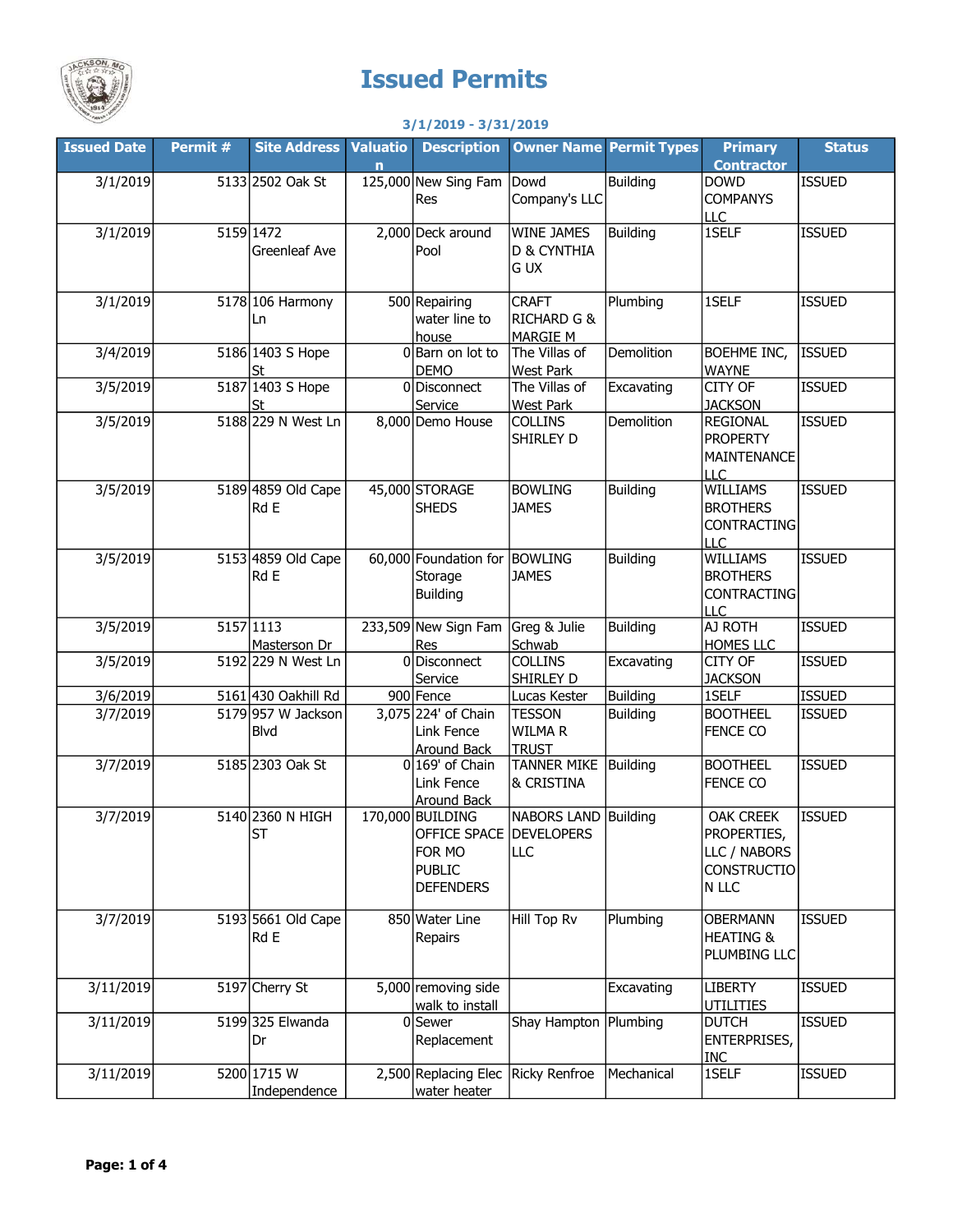| 3/12/2019 | 5150 100 S High St                 | 25,000 Remodel Office McQuade                       | Enterprises,<br>LLC                                                                | <b>Building</b> | <b>SIDES</b><br><b>CONSTRUCTIO</b><br>N COMPANY,<br><b>INC</b>    | <b>ISSUED</b>           |
|-----------|------------------------------------|-----------------------------------------------------|------------------------------------------------------------------------------------|-----------------|-------------------------------------------------------------------|-------------------------|
| 3/12/2019 | 5202 1621<br><b>GREENSFERRY</b>    | 1,000 WATER LINE<br><b>REPLACEMENT DENNIS M</b>     | <b>HORST</b>                                                                       | Plumbing        | <b>OBERMANN</b><br><b>HEATING &amp;</b><br>PLUMBING LLC           | <b>ISSUED</b>           |
| 3/14/2019 | 5204 1825 Lewis Dr                 | O Install New<br>Service                            |                                                                                    | Excavating      | CITY OF<br><b>JACKSON</b>                                         | <b>ISSUED</b>           |
| 3/14/2019 | 5205 1827 Lewis Dr                 | 0 Install New<br>Service                            |                                                                                    | Excavating      | CITY OF<br><b>JACKSON</b>                                         | <b>ISSUED</b>           |
| 3/14/2019 | 5191 517 Lyndhurst<br>Dr           | 1,500 1356' of Chain<br>Link fence on<br>2 sides of | William &<br>Anna Sturgeon                                                         | <b>Building</b> | 1SELF                                                             | <b>ISSUED</b>           |
| 3/14/2019 | 5208 607 Colorado<br>St            | 0 Relocate Water FLIEGE PAUL<br>Meter               | & CECILY UX                                                                        | Excavating      | CITY OF<br><b>JACKSON</b>                                         | <b>ISSUED</b>           |
| 3/14/2019 | 5209 171 Hillside Dr               | Meter                                               | 0 Relocate Water DAVIE ALVIN L<br>& MARGARET<br>$M^*$                              | Excavating      | CITY OF<br><b>JACKSON</b>                                         | <b>ISSUED</b>           |
| 3/14/2019 | 5211 1030 Odus Dr                  | 100 Demo<br>driveway                                | Diane Lunsford Demolition                                                          |                 | 1SELF                                                             | <b>ISSUED</b>           |
| 3/15/2019 | 5212 1526 Highland<br>Dr           | 0 Relocate Water LISA ROSE<br>Meter                 | <b>MCEACHERN</b>                                                                   | Excavating      | CITY OF<br><b>JACKSON</b>                                         | <b>ISSUED</b>           |
| 3/15/2019 | 5213 111 Tracy St                  | 0 Relocate Water MCLEMORE<br>Meter                  | STEVEN D &<br><b>CAROL A UX</b>                                                    | Excavating      | CITY OF<br><b>JACKSON</b>                                         | <b>ISSUED</b>           |
| 3/15/2019 | 5214 1110 Morton<br>St             | 0 Relocate Water RENAUD<br>Meter                    | <b>WESLEY A</b>                                                                    | Excavating      | CITY OF<br><b>JACKSON</b>                                         | <b>ISSUED</b>           |
| 3/15/2019 | 5215 108 N Bellevue<br>St          | 0 Relocate Water FRIDLEY<br>Meter                   | DARYL E &<br>STEPHANIE E<br><b>UX</b>                                              | Excavating      | CITY OF<br><b>JACKSON</b>                                         | <b>ISSUED</b>           |
| 3/15/2019 | 5216 956 W Adams<br>St             | 0 Relocate Water JOHNSON<br>Meter                   | <b>EARL WAYNE</b><br><b>III &amp; RHONDA</b>                                       | Excavating      | <b>CITY OF</b><br><b>JACKSON</b>                                  | <b>ISSUED</b>           |
| 3/15/2019 | 5217 717 Dallas St                 | Meter                                               | 0 Relocate Water COX CHARLES   Excavating<br><b>B &amp; SMITH</b><br><b>GINA C</b> |                 | CITY OF<br><b>JACKSON</b>                                         | <b>ISSUED</b>           |
| 3/15/2019 | 5218 East Jackson<br>Blvd (S16 T3N | 0 Erosion and<br>Sediment                           |                                                                                    | Grading         |                                                                   | <b>ISSUED</b><br>W/COND |
| 3/15/2019 | 5196 315 Elwanda<br>Dr             | 5,000 Finish out a<br>section of the<br>basement    | Trevor &<br>LaKenzie Smith                                                         | Building        | 1SELF                                                             | <b>ISSUED</b>           |
| 3/20/2019 | 5198 2527 Jonathan<br>Dr           | 8,000 installing<br>aluminum<br>fence               | <b>QUALITY</b><br><b>PLUMBING</b>                                                  | <b>Building</b> | <b>JAMES</b><br><b>CONSTRUCTIO</b><br>N AND<br><b>FENCING LLC</b> | <b>ISSUED</b>           |
| 3/20/2019 | 5219 2941 Jackson<br>Blvd E        | 400 Add 2-220<br>Outlets                            | <b>GATE VISION</b><br><b>LLC</b>                                                   | Electrical      | 1SELF                                                             | <b>ISSUED</b>           |
| 3/20/2019 | 5147 1802 N High St                | 3,300 Installing<br>Single face<br>cabinet onto     | <b>VOORHES</b><br>DON M &<br>DONNA F                                               | Sign            | CANEDY SIGN<br>& GRAPHICS                                         | Issued                  |
| 3/20/2019 | 5190 2927 Jackson<br><b>Blvd E</b> | 0 Tenant Interior GATE VISION<br>Work               | <b>LLC</b>                                                                         | <b>Building</b> | 1SELF                                                             | <b>ISSUED</b>           |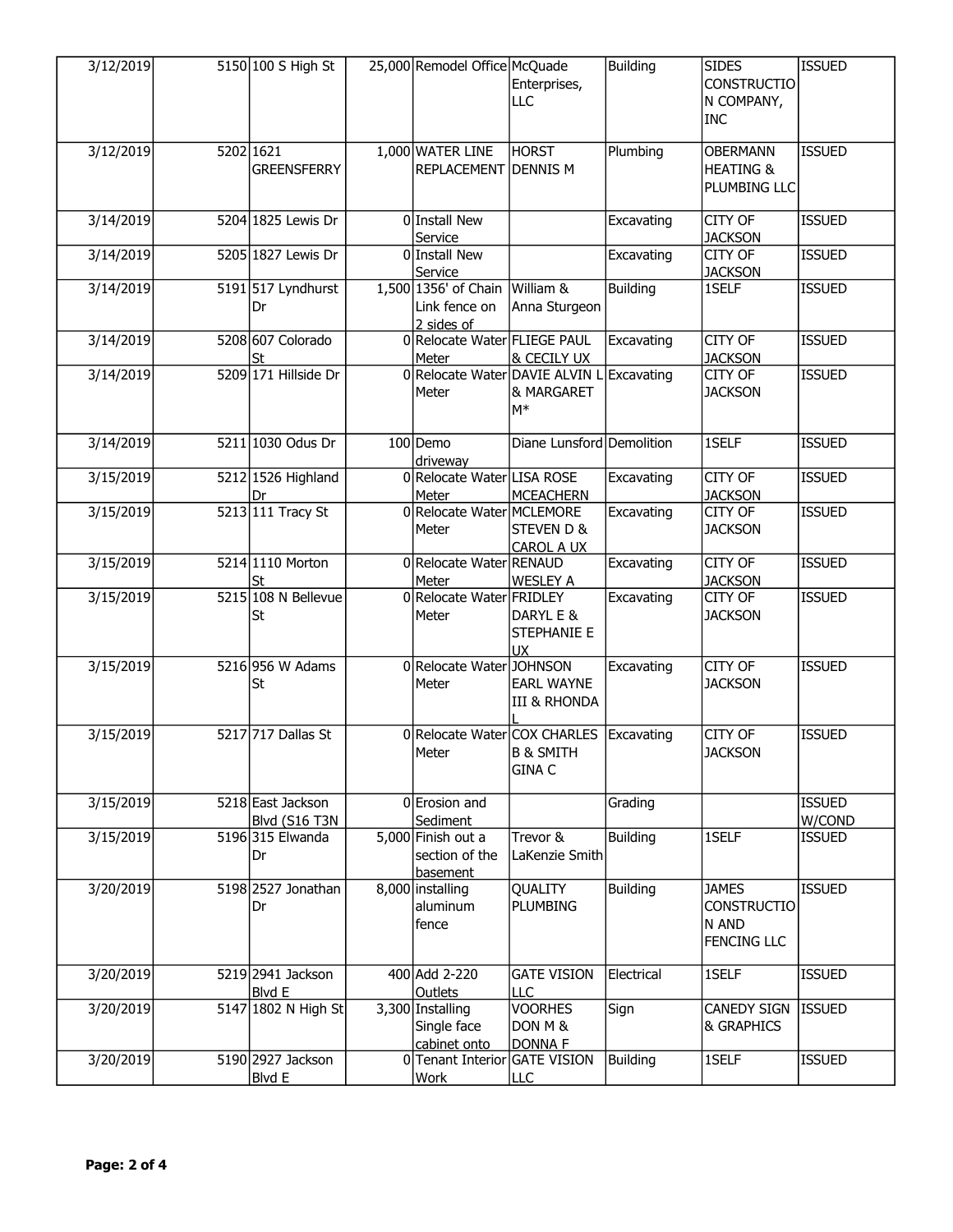| 3/20/2019 |          | 5207 1427 Rolling<br>Fields Dr       | 6,500 Patio Roof<br>System                    | <b>GRANTHAM</b><br>RICK & DIXINE                         | <b>Building</b> | <b>PUTZ</b><br><b>BACKHOE</b><br>SERVICE, LLC<br>/ MICHAEL<br><b>PUTZ</b>      | <b>ISSUED</b> |
|-----------|----------|--------------------------------------|-----------------------------------------------|----------------------------------------------------------|-----------------|--------------------------------------------------------------------------------|---------------|
| 3/20/2019 |          | 5225 915 Gerald St                   | 2,500 Repair<br>Damaged                       | LEMMON KARA Plumbing                                     |                 | <b>JUST FIX IT,</b><br>LLC                                                     | <b>ISSUED</b> |
| 3/20/2019 |          | 5226 617 Francis                     | 800 replace water<br>service                  | <b>CRUTS TODD</b><br>R & MELISSA<br>D UX                 | Plumbing        | <b>OBERMANN</b><br><b>HEATING &amp;</b><br>PLUMBING LLC                        | <b>ISSUED</b> |
| 3/21/2019 |          | 5232 404 S HOPE<br><b>ST</b>         | 0DEMOLISH<br><b>RETAINING</b><br>WALL         | <b>WILLE RALPH</b><br>& EVELYN                           | Demolition      | FRONABARGE<br>R<br>CONCRETERS,<br><b>INC</b>                                   | <b>ISSUED</b> |
| 3/22/2019 |          | 5005 954/956<br>Pleasant View<br>Dr  | 243,440 NEW DUPLEX<br><b>ON SLAB</b>          | Southeast<br>Rentals                                     | <b>Building</b> | <b>PIKE</b><br>CONTRACTING<br>SERVICES,<br><b>CHRIS</b>                        | <b>ISSUED</b> |
| 3/22/2019 | 5222 407 | Farmington Rd                        | 4,000 New Portable<br>building                | <b>SEABAUGH</b><br><b>GARY &amp; GAIL</b>                | <b>Building</b> | 1SELF                                                                          | <b>ISSUED</b> |
| 3/22/2019 |          | 5201 1166<br>Greenway Dr<br>Suite A4 | 4,457 Office remodel                          | Melanie<br>Gutwein                                       | <b>Building</b> | DAVIS HOME<br><b>IMPROVEMEN</b>                                                | <b>ISSUED</b> |
| 3/25/2019 |          | 5003 1745 WATSON<br><b>DR</b>        | 350,000 NEW SING<br><b>FAM RES</b>            | Pankaj & Pinki Building<br><b>PATEL</b>                  |                 |                                                                                | <b>ISSUED</b> |
| 3/26/2019 |          | 5230 2360 High St N                  | 200 Installing Sign<br>on the North<br>Island | NABORS LAND Sign<br><b>DEVELOPERS</b><br>LLC             |                 | <b>OAK CREEK</b><br>PROPERTIES,<br>LLC / NABORS<br><b>CONSTRUCTIO</b><br>N LLC | <b>ISSUED</b> |
| 3/26/2019 |          | 5241 1170 Lee Ave                    | 1,500 Change Elec<br>Panel                    | <b>MFA Agri</b><br><b>Services</b>                       | Electrical      | <b>COTNER K</b><br>ELECTRIC, INC                                               | <b>ISSUED</b> |
| 3/27/2019 |          | 5243 569 Old Poplar<br>Rd            | 0 Install New<br>Service                      | Mastercraft<br>Development<br>LLC                        | Excavating      | CITY OF<br><b>JACKSON</b>                                                      | <b>ISSUED</b> |
| 3/27/2019 |          | 5246 2130 Ridge Rd                   | 0 Relocate Water $B \& R$<br>Meter            | <b>DEVELOPERS</b><br>LLC                                 | Excavating      | CITY OF<br><b>JACKSON</b>                                                      | <b>ISSUED</b> |
| 3/27/2019 |          | 5247 2503 Mansfield<br>PI            | 0Relocate Water SIDES<br>Meter                | <b>NATHAN A &amp;</b><br>JOANNA D UX                     | Excavating      | CITY OF<br><b>JACKSON</b>                                                      | <b>ISSUED</b> |
| 3/27/2019 |          | 5248 1128 Birdie Ln                  | 0 Relocate Water HALTER<br>Meter              | WILLIAM V &<br><b>COLE STEVEN</b><br>G.                  | Excavating      |                                                                                | <b>ISSUED</b> |
| 3/27/2019 |          | 5249 2500 Diana Dr                   | 0 Relocate Water SHELTON<br>Meter             | <b>TODD W</b>                                            | Excavating      | CITY OF<br><b>JACKSON</b>                                                      | <b>ISSUED</b> |
| 3/27/2019 |          | 5250 706 Wedge Ln                    | 0 Relocate Water DORMEYER<br>Meter            | MITZI M                                                  | Excavating      | CITY OF<br><b>JACKSON</b>                                                      | <b>ISSUED</b> |
| 3/27/2019 |          | 5251 2860<br>Breckenridge            | 0Relocate Water SMITH<br>Meter                | STEVEN &<br>NICOLETTE ET<br><b>UX</b>                    | Excavating      | CITY OF<br><b>JACKSON</b>                                                      | <b>ISSUED</b> |
| 3/27/2019 |          | 5252 820 Old Cape<br>Rd              | Meter                                         | 0 Relocate Water BROTHERTON<br>OSCAR R &<br><b>ESSIE</b> | Excavating      | CITY OF<br><b>JACKSON</b>                                                      | <b>ISSUED</b> |